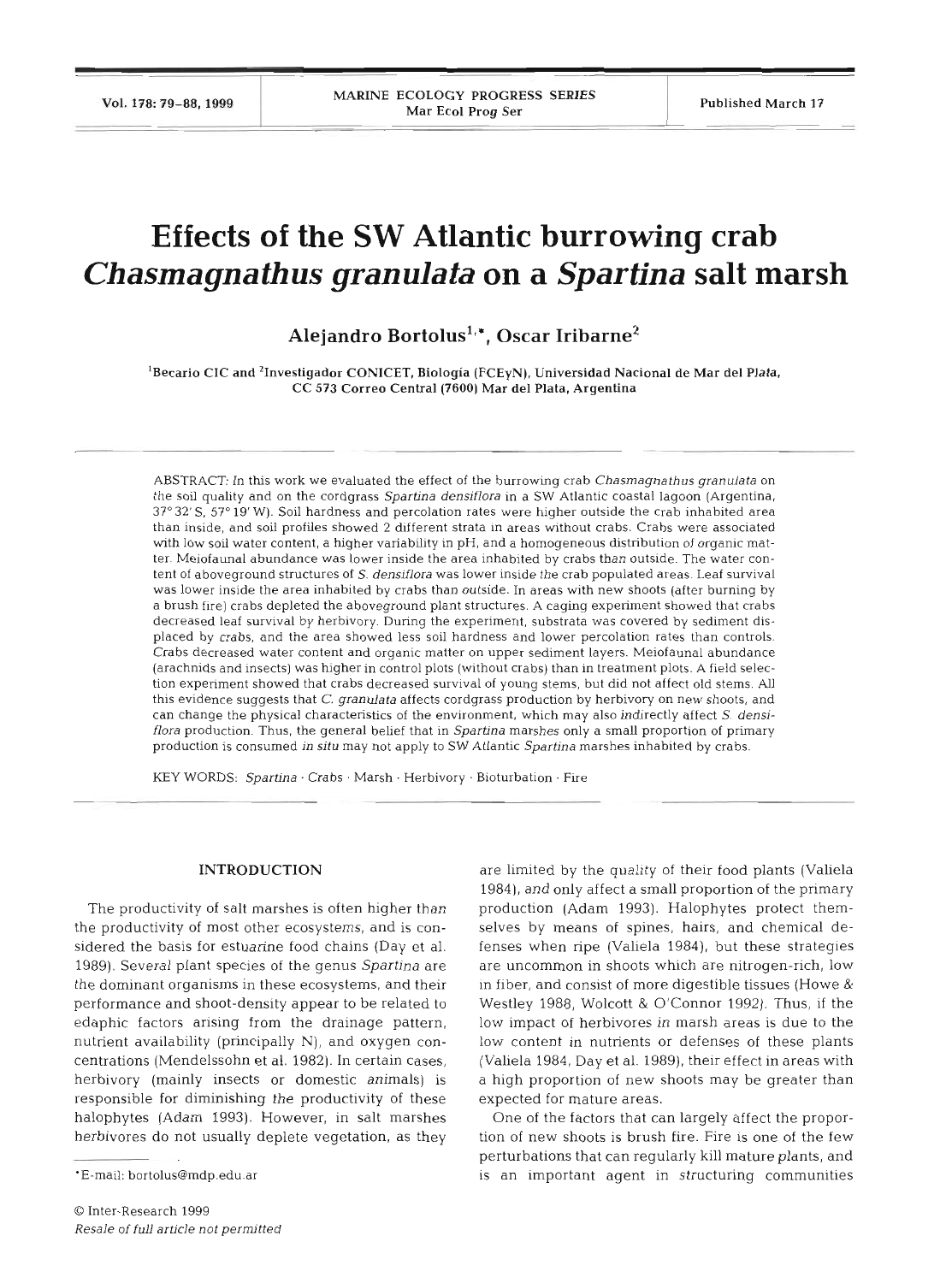(Bond & van Wilgen 1996). Recovery of systems that have been affected by fire can proceed very differently, depending on the effect of factors that act before and after the fire has occurred (Bond & van Wilgen 1996). In salt marshes of the SW Atlantic, fire is increasingly being used as a tool to renew food for cattle grazing, to avoid accidental fire, and to control plagues (e.g. rodents, insects). Given that, generally, streamside areas are used as natural limits for the extension of the areas to be burned, large grassland areas inhabited by the SW Atlantic burrowing crab Chasrnagnathus granulata are usually also affected.

Chasmagnathus granulata is one of the most abundant macroinvertebrates (up to 40 mm carapace width; Boschi 1964) in salt marshes of the SW Atlantic (southern Brazil to northern Patagonia, Argentina; Boschi 1964, Cabrera 1978, Iribarne et al. 1997). It is distributed in almost all the zones of the marsh intertidal; in the soft bare sediment flats and in areas with Spartina densiflora (Boschi 1964, Iribarne et al. 1997). C. granulata is extremely well adapted to exposure to atmospheric air, showing larger gill areas than other semiterrestrial crab species (Santos et al. 1987). This characteristic allows the crabs to occupy the uppermost part of the intertidal, and they are frequently observed living at great distances (several hundred meters) from the water's edge in the marsh areas (Spivak et al. 1994). As suggested for Uca crabs (e.g. Teal & Kanwisher 1961, Bertness 1985), their burrowing activity could oxygenate marsh soil, enhance soil drainage, and modify sediment meiofaunal abundance. Their burrows can extend up to 1 m into the marsh sediment and density can be as high as 70 crabs  $m^{-2}$  removing between 2.5 kg  $m^{-2}$  (in the marsh) and 6 kg  $m^{-2}$  (in the mud flat) of sediment per day (Iribarne et al. 1997). The burrow shape differs between areas; straight, long and vertical tunnels are found in the vegetated area, while burrows have a lower angle and are shorter with a **much** larger (and funnel shaped) entiance in mud flats. Stomach contents also differ between habitats. Pieces of plants dominated the contents in the Spartina-dominated area, while sediment (with polychaetes, diatoms, ostracods, and nematodes) dominated in the mud flats, which indicates that crabs are mainly deposit feeders in mud flats and herbivores in the Spartina-dominated areas (Iribarne et al. 1997). The plant species dominant in areas populated by crabs is the cordgrass *S.* densiflord (Olivier et al. 1972, Cabrera 1978), a halophyte with short rhizomes and a 1 to 1.5 m high stem, often living in salty marsh areas of southern South America (Cabrera 1978). Given that Spartina spp. are probably the most important source of primary production in most marshes (Mitsch & Gosselink 1993), the high density of crabs, and the important role that deposit feeding has on sediment compo-

fition (e.g. Rhodes 1967), this burrowing crab is likely<br>o be a critical species in marsh production and marsh<br>ntegrity. Despite these facts, little attention has been<br>aid to the impact of their burrowing and deposit feed

### **MATERIAL AND METHODS**

**Study area.** The study was performed in the Mar<br>
Chiquita costal lagoon (Argentina, 37° 32' to 37° 45' S,<br>
Chiquita costal lagoon (Argentina, 37° 32' to 37° 45' S,<br>
and 57° 19' to 57° 26' W), a body of brackish water<br>
46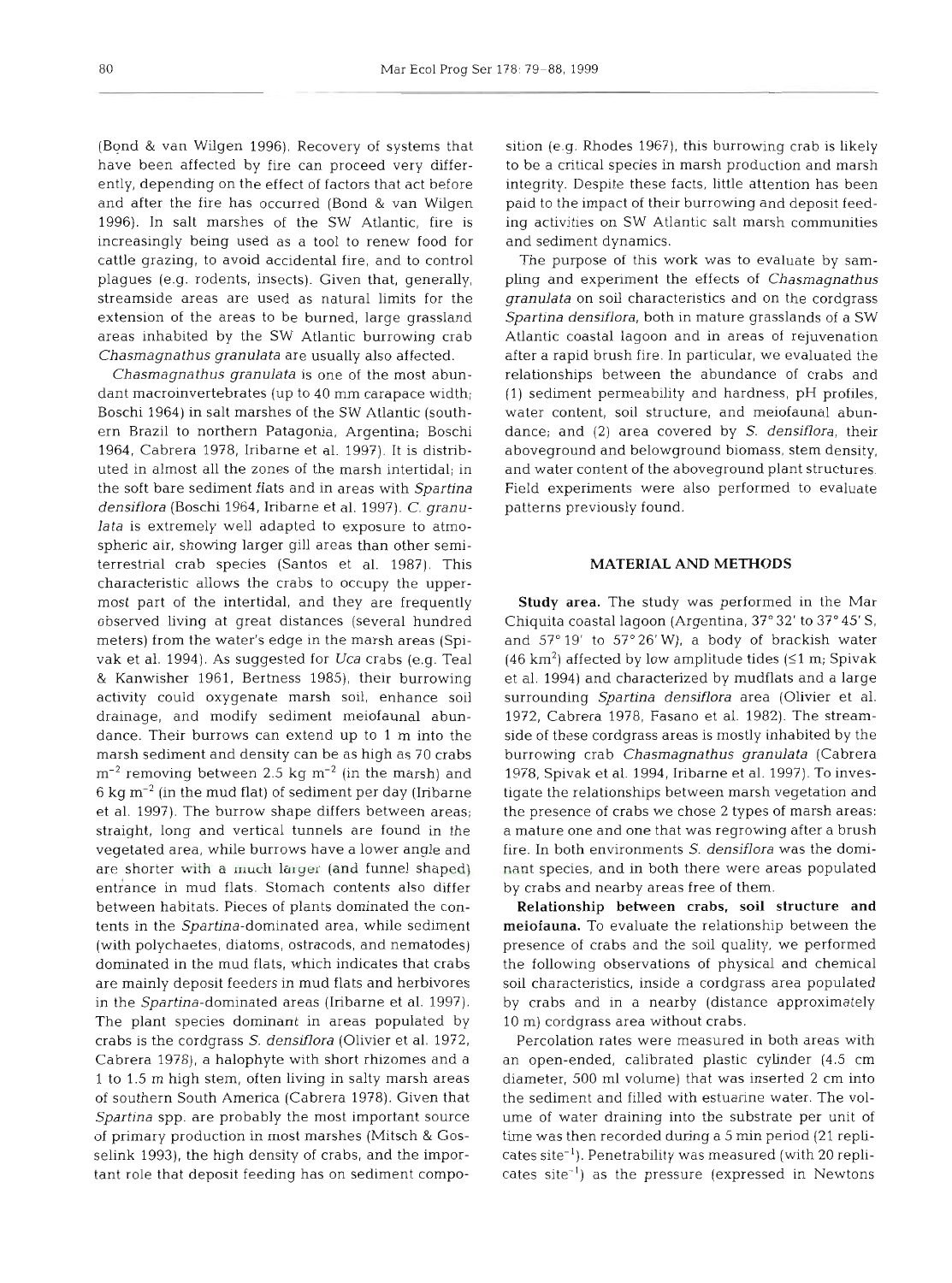$\text{cm}^{-2}$ ) necessary for compressing the spring of a piston (diameter: 2 cm) that was forced into the sediment to a standard depth (following Brown & McLachlan 1990). Since this value decreases with the increasing penetrability of the sediment, low numbers indicate soft sediments, whereas high numbers indicate harder sediments.

pH is an almost constant parameter of the marsh soil, which can affect plant production (Day et al. 1989). pH measurements were obtained from the surface sediment, and at 20, 40, 60, and 80 cm depth (sample volume:  $393 \text{ cm}^3$ ). These profiles were obtained from a cordgrass marsh with crabs and from a closed cordgrass marsh without crabs. The 80 cm depth limit was determined by the presence of the water table, which is the maximum depth reached by crabs (Iribarne et al. 1997). The null hypothesis of no relationship between depth and the pH of sediment samples was evaluated by a correlation analysis (Zar 1984) for areas with and without crabs. A similar sampling procedure was also used to evaluate soil water content. Water content was determined on the basis of the difference between initial weight and final weight of samples that were oven dried at 75°C until reaching constant weight. Ash-free dry weights (AFDW) were then obtained from the same samples combusted at 500°C for 24 h.

Random soil samples  $(n = 63, 10 \text{ cm}$  diameter, sample volume: 393 cm<sup>3</sup>) were taken in monospecific Spartina densiflora zones within the study area. Before that, crab burrows per square meter (a good estimator of crab abundance; authors' pers, obs.) were also counted in each place where soil was sampled (sample area:  $0.5 \times 0.5$  m). To estimate the volume (1 m<sup>-2</sup>) of substrate excavated from crab burrows, the burrows from 10 randomly chosen  $0.5 \times 0.5$  m areas in the study area were filled with a known volume of fine-grain dry sand. In the same areas we counted the number of burrows, as an estimate of the number of crabs. To evaluate if crabs affect color, texture, and structure of soil, we compared soil profiles (40 cm deep) from the cordgrass marsh area with crabs and from a nearby cordgrass marsh without crabs. A visual description in terms of shape and appearance of the soil surface was also recorded (following Strahler & Strahler 1994). Colors of the soil layers were classified using the Munsell soil color chart (Munsell 1975).

We sampled meiofaunal organisms from inside the cordgrass area populated by crabs and from a neighboring cordgrass area without crabs. Ten samples were collected from the soil surface to 5 cm depth with a corer (15 cm diameter, sample volume:  $\sim 884 \, \text{cm}^3$ ), and meiofaunal organisms were obtained using the Berlese funnel technique (Southwood 1975). Although this technique was originally designed for terrestrial soil (focusing on insect populations), it worked effec-

ively in sall mash sections. The Short and mash and mash sections per soles. Relationship between included.<br>
Nall organisms collected were identified and counted.<br> **Relationship between crass and characteristics of and ma**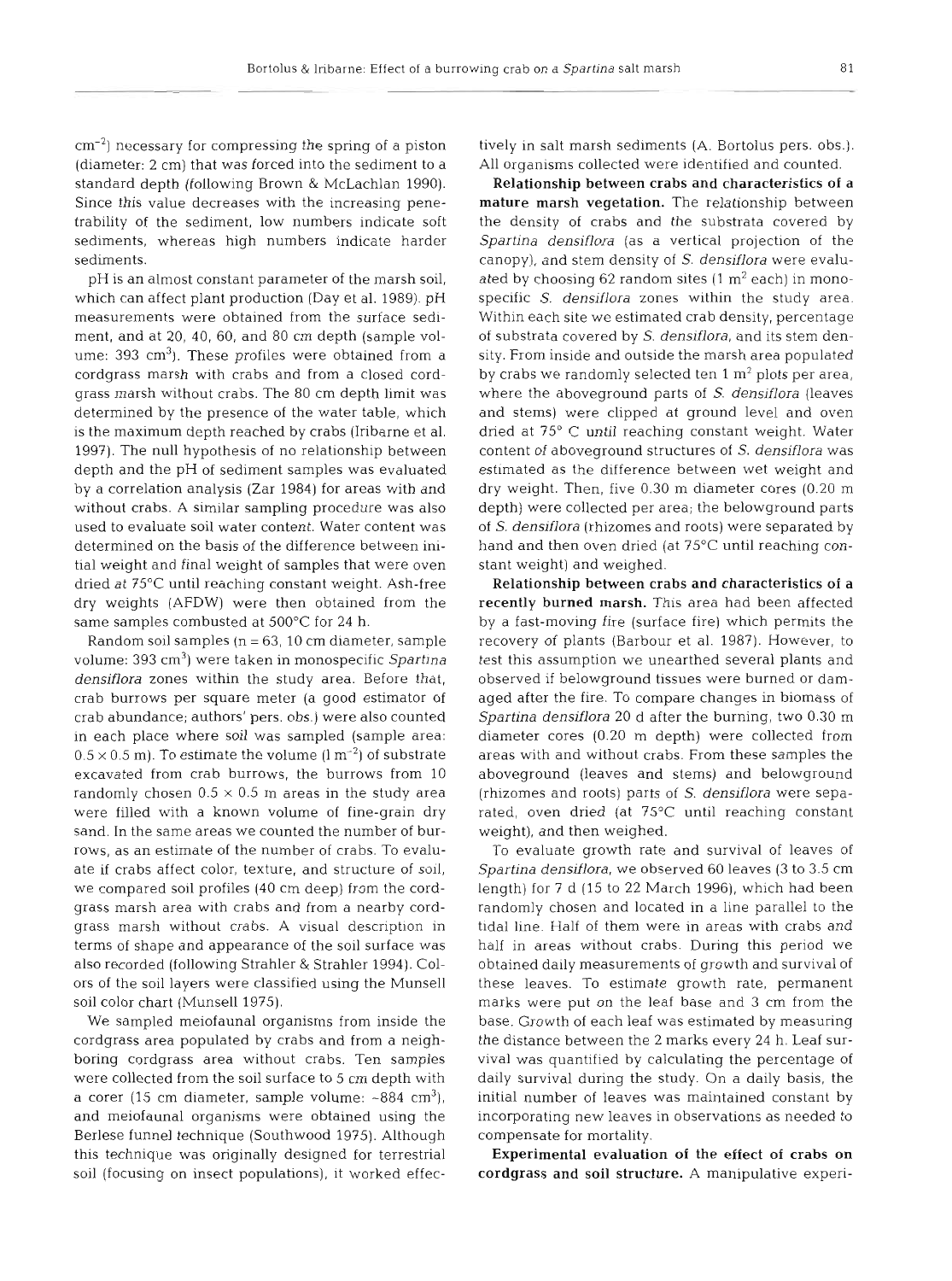ment was designed to examine the hypothesis that crabs can affect the growth of *Spartina densiflora,* soil quality, and associated meiofauna. The experiment was deployed in a marsh area recently affected by fire (20 d after fire), vegetated by *S. densiflora,* and not inhabited by crabs, but located 3 m from the area inhabited by crabs. It consisted of (1) treatment plots:  $1 \times 1$  m cages (2 cm mesh size, 40 cm high) that were placed to include crabs. In these cages, artificial burrows (13 burrows  $m^{-2}$ ) extending down to the water table were constructed homogeneously within each cage. Then we added 1 crab per burrow, and the experiment was periodically observed to be sure that crabs were still alive and active. Given that the experiment was performed with medium size crabs (carapace width  $\geq 2.5$  cm) to keep crabs within the cages, the experimental density was lower than field density. Experiments also included (2) control plots:  $1 \times 1$  m areas without disturbance were demarcated between treatment plots as controls.

Treatment plots were randomly distributed along a line parallel to the tidal level, and each treatment was replicated 5 times. For this experiment we performed 2 measurements that accounted for different degrees of crab activity. The first measurement was on 3 April 1996 (end of summer), when crabs were still active, and the second measurement was obtained on 15 October 1996 (end of winter), after the low crab activity period. Each time, we counted the number of leaves of *Spartina densiflora* exhibiting signs of herbivory in each plot. To avoid border effects counts were taken in the central area (0.6 **X** 0.6 m area) of each replicate. On 15 October 1996 we also measured percolation rate and soil hardness in both treatment (outside the burrows) and control plots.

To evaluate if crabs affect color, texture, and structure, we compared soil profiles (as previously described) from treatment and control plots. The sample was obtained on 10 November 1997 (end of spring), when crabs returned to their maximum activity. A visual description in terms of shape and appearance of the soil surface was also recorded (following Strahler & Strahler 1994). Colors of the soil layers were classified using the Munsell soil color chart (Munsell 1975). pH measurements were obtained from the surface sediment, and at 20, 40, 60, and 80 cm depth (sample volume:  $393 \, \text{cm}^3$ ). These profiles were obtained from treatment and control plots.

We designed a 24 h field selection experiment which consisted of 10 randomly chosen  $0.5 \times 0.5$  m areas that were cleaned by clipping the aboveground plant structures at ground level. Within these cleaned areas 10 young stems (approximately 0.1 m total length, and totally green) were interspersed (distance between stems was 0.1 m) with 10 mature stems (0.5 to 1 m total

length). All these stems were obtained from the surrounded marsh by clipping them at ground level, discarding stems with signs of damage.

Data analysis. The null hypothesis of no differences in individual variables between areas with and without crabs was evaluated with a Welch-approximation t-test *(t<sub>c</sub>*; Zar 1984). When variances were not found homogeneous (F-test), the differences in mean values were evaluated with a nonparametric U-test (Zar 1984). The relationships between each variable and soil depth were evaluated by a correlation analysis (Zar 1984). ANOVA was performed only when the analyzed variable was found to be independent of depth (i.e. no correlation). The relationships between crab density and area covered by plants and density of stems of *Spartina densiflora* were also evaluated independently with a correlation analysis. The null hypotheses of no effects of the presence of crabs on the mean growth rate or on leaf survival of S. *denslflora* were separately evaluated using a paired t-test (Zar 1984), where each pair was the average of data obtained for each area during the same day.

#### **RESULTS**

# Relationship between crabs, soil structure and meiofauna

The soil percolation rate was significantly higher in the area not populated by crabs  $(\bar{x} = 8.91 \text{ ml min}^{-1})$ , SD = 9.59, n = 21) than in the area with crabs  $(\bar{x} =$ 0.38 ml min<sup>-1</sup>, *SD* = 0.52, n = 21; t<sub>c</sub> = 12.3, df = 22, p < 0.05). Soil hardness was also significantly higher outside the crab populated area  $(\bar{x} = 90.03 \text{ N cm}^{-2}, \text{ SD} =$ 16.24, n = 20) than inside  $(\bar{x} = 65.13 \text{ N cm}^{-2}, \text{SD} = 14.49,$  $n = 20$ ;  $t_c = 5.1$ , df = 37, p < 0.05).

There was no correlation between pH and depth at any site (with crabs:  $r^2 = 0.009$ , n = 15, p > 0.05; without crabs:  $r^2 = 0$ , n = 15, p > 0.05; Fig. 1). Relative water content of the sediment showed an increasing trend in the area with crabs from 12% to 25%  $(r^2 = 0.9, n = 15,$ p <sup>&</sup>lt;0.05; Fig. 1). In the area without crabs higher water contents were found at the surface (26.5 %) and at the greatest depth (24%); minimum values appeared at intermediate depths (17.6%; Fig. 1). However, there was no correlation with depth  $(r^2 = 0.03, df = 15, p >$ 0.05; ANOVA:  $F = 3.6$ , df = 10, p > 0.05). Water content of the sediment was significantly higher in areas without than in those with crabs at 0 and 20 cm depths but not in deeper layers (Fig. 1). The crab density showed a negative correlation with the soil water content of the upper soil level  $(r^2 = 0.30, n = 54, p < 0.05;$  Fig. 2B). Within areas without crabs AFDW showed a negative correlation with depth  $(r^2 = 0.5, n = 15, p < 0.05)$  but not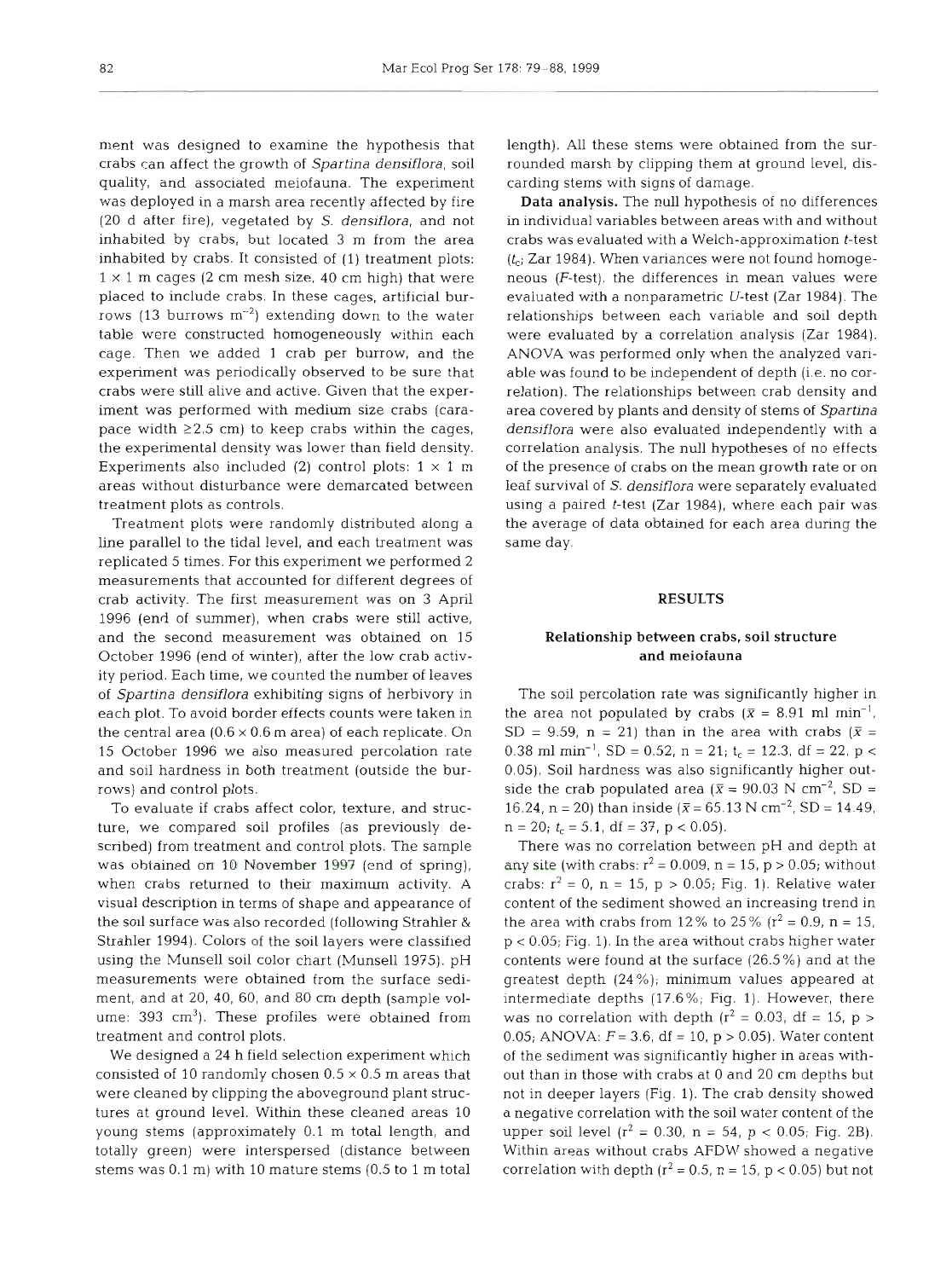

Fig. 1. Soil pH, relative water content, and ash free dry weight (AFDW) at  $n = 63$ ). The aboveground dry weight of S, 0, 20, 40, 60 and 80 cm depth within cordgrass areas inhabited (black densiflora inside the crab popula bars) and not inhabited (open bars) by the burrowing crab *Chasmagnathus granulata.* Values are expressed as **X** <sup>+</sup>SD. Asterisks indicate significant  $t_c$ -test values (df = 4, p < 0.05)

in areas with crabs  $(r^2 = 0.001, n = 54, p > 0.05; Fig. 1)$ . Areas without crabs showed significantly higher val-<br>  $\frac{1}{60}$  **60** ues of AFDW in the 2 surface layers (0, 20 cm depth), and at 60 cm depth higher values were found in areas  $\overline{Q}$  40 with crabs (Fig. 1).

The mean crab density in the study area was 60 ind. **<sup>20</sup> <sup>Y</sup>**meiofaunal organisms collected from inside cordgrass **3 0** areas populated and non-populated by crabs were  $\frac{0}{0}$  **20 40 60 80 120 120** mites (oribatids, prostigmatids, astigmatids, and meso- **CRAB DENSITY**   $m^{-2}$  (SD = 17.7, n = 30; max = 96 ind.  $m^{-2}$ ), and the burrows represented an empty space of  $10.9 \text{ l m}^{-2}$  (SD =  $\frac{10.9 \text{ l m}^{-2}}{2.1 \text{ m}^{-2}}$ stigmatids), spiders, and a few larval and adult insects<br>
(Collembola, Diptera and Coleopteran). The sampling<br>
at the beginning of the experiment showed that total<br>  $\frac{m^2}{n}$ , and (A) percentage of area covered by Spar-2.9,  $n = 10$ ). The soil profile shows 2 clear strata in the area not populated by crabs, but only one homogeneous layer when crabs were present (Table 1). The  $\overline{H}^{0.3}$ upper stratum in the area not populated by crabs is **10.** Well-developed topsoil, while there is a large degree of  $\overline{Q}$  0.2 mixing in areas where crabs are abundant. The texture and consistency were similar between areas. The  $\uparrow$  0.1 abundance of meiofaunal organisms (arachnids + as grams of water per sample

**<sup>7</sup>**periment areas where crabs were added populated by crabs (without crabs:  $\bar{x}$  = 1436.6 ind.  $m^{-2}$ , SD = 571.3, n = 5; with crabs:  $\bar{x} = 248.9$  ind. m<sup>-2</sup>, SD = 73.5, n = 5;  $U = 0$ ,  $p < 0.05$ ; Fig. 3A). Because of the abundance of meiofaunal organisms was estimated as a pool. Arachnids, larvae and

### **Relationship between crabs and characteristics of mature marsh vegetation**

tion with the percentage of substrata covered by *Spartina densiflora*  $(r^2 = 0.31, n = 63,$ SOIL DEPTH (cm) the stem density of S. *densiflora*  $(r^2 = 0.003$ ,  $n = 63$ ,  $p > 0.05$ ;  $\bar{x} = 63.68$  stem  $m^{-2}$ , SD = 5.6,

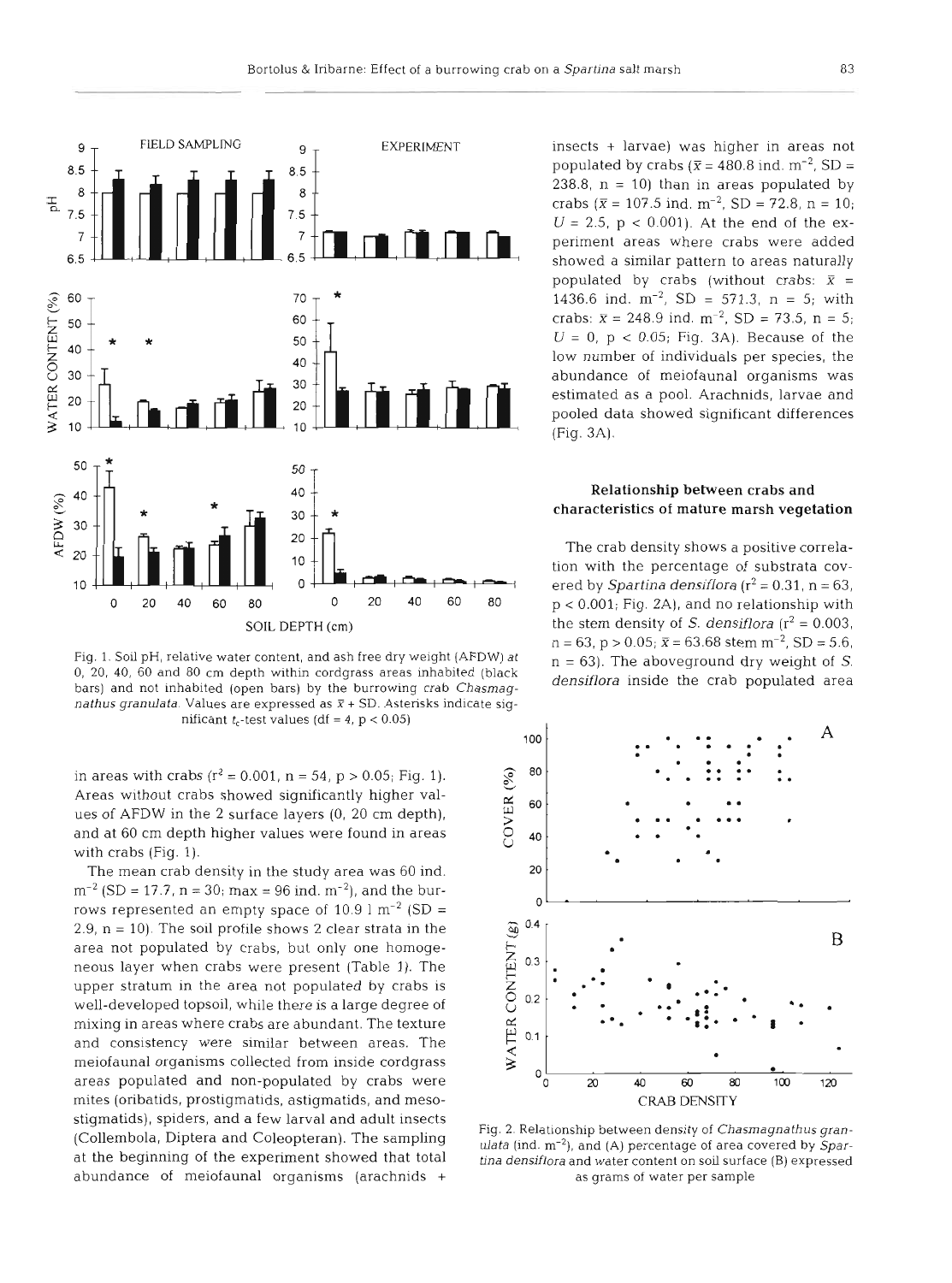| Site    | Depth                  | Characteristics                                                         |                                                                                                                                                                                                           |
|---------|------------------------|-------------------------------------------------------------------------|-----------------------------------------------------------------------------------------------------------------------------------------------------------------------------------------------------------|
| Outside | $0$ to $20 \text{ cm}$ | Texture:<br>Color:<br>Consistence:<br>Structure:<br>Organic structures: | clay $(> 40\%)$<br>brown [10 YR, 3/1]<br>slightly sticky, plastic, or slightly plastic<br>without<br>abundance of small roots (black-brownish layer above<br>approximately 5 cm depth) and mollusc shells |
|         | 20 to 40 cm            | Texture:<br>Color:<br>Consistence:<br>Structure:<br>Organic structures: | clay $(> 40\%)$<br>gray to green $[10YR, 4/1]$<br>sticky, plastic<br>massive<br>roots and mollusc shells                                                                                                  |
| Inside  | $0$ to $40$ cm         | Texture:<br>Color:<br>Consistence:<br>Structure:<br>Organic structures: | clay $(> 40\%)$<br>gray to green $[10\text{YR}, 4/2]$<br>adhesive, plastic<br>massive<br>roots and mollusc shells                                                                                         |

Table 1 Soil characteristics in a cordgrass marsh without crabs (outside) and with crabs (inside). Color classification was based on a Munsell color chart. Within square brackets is the specific color identification reported in the chart

 $(\bar{x} = 1335.84 \text{ g m}^{-2}, SD = 458.56, n = 10)$  was not significantly different from outside ( $\bar{x}$  = 1160.32 g m<sup>-2</sup>, SD = 272, n = 10;  $t_c = 1.01$ , df = 18, p > 0.05). Belowground dry weight inside the crab populated area  $(\bar{x} =$ 7728.57 g m<sup>-3</sup>, df = 2838.96, n = 5) was also not significantly different from outside  $(x = 7,994.29 \text{ g m}^{-3}, SD =$ 1,917.2,  $n = 5$ ;  $t_c = 0.17$ , df = 8,  $p > 0.05$ ). The water content of aboveground structures of S. *densiflora* (i.e. wet weight minus dry weight) inside the crab populated area ( $\bar{x}$  = 834.72 g m<sup>-2</sup>, SD = 335.1, n = 10) was significantly different from outside ( $\bar{x}$  = 1120.48 g m<sup>-2</sup>, SD = 254.2,  $n = 10$ ;  $t_c = 2.15$ , df = 18,  $p < 0.05$ ).



Fig. 3. Soil meiofaunal abundance in (A) natural and experimental (B) *Spartina densiflora* grassland areas inhabited (black bars) and not inhabited (open bars) by the burrowing crab *Chasmagnathus granulata*. Values are expressed as  $\bar{x}$  + SD. Asterisks indicate significant  $t_c$ -test values (p < 0.05)

# Relationship between crabs and characteristics of a recently burned marsh

The aboveground dry weight of Spartina *densiflora*  inside the crab populated area ( $\bar{x}$  = 29.39 g m<sup>-2</sup>, SD = 11.02,  $n = 2$ ) was significantly different from outside  $(\bar{x}=103.06 \text{ g m}^{-2}, SD=17.75, n=2; t_c=4.98, df=2, p<$ 0.05). This was a conspicuous difference of approximately 87.5% in aboveground biomass where crabs were present. Belowground dry weight inside the crab populated area ( $\bar{x}$  = 7646.82 g m<sup>-3</sup>, SD = 1, 260.44,  $n = 2$ ) was not significantly different than outside  $(\bar{x} = 6057.14 \text{ g m}^{-3}, SD = 985.59, n = 2; t_c = 1.41, df = 2,$  $p > 0.05$ .

Young leaves of *Spartina densiflora* showed no differences in mean growth rate (during a 1 wk span) between areas (paired *t*-test = 1.03, df = 6,  $p > 0.05$ ; Fig. 4A), while their survival rate was much lower in the area inhabited by crabs (paired t-test =  $3.17$ , df =  $6$ ,  $p < 0.05$ ; Fig. 4B). During the 1 wk experiment, only 55% of the shoots within the area populated by crabs survived showing a 9% (SD = 5.5,  $n = 7$ ) daily mortality rate of leaves. No losses were observed outside the crab inhabited area.

# Experimental evaluation of the effect of crabs on cordgrass and soil structure

At the end of the first month of experimentation up to 71.5% ( $\bar{x}$  = 1681 leaves m<sup>-2</sup>, SD = 269.6, n = 5;  $t_c$  = 6.2,  $df = 4$ ,  $p < 0.05$ ) of the leaves per square meter were dead inside treatment plots (i.e. clipped at approximately 1 cm from the ground level). Leaves showed no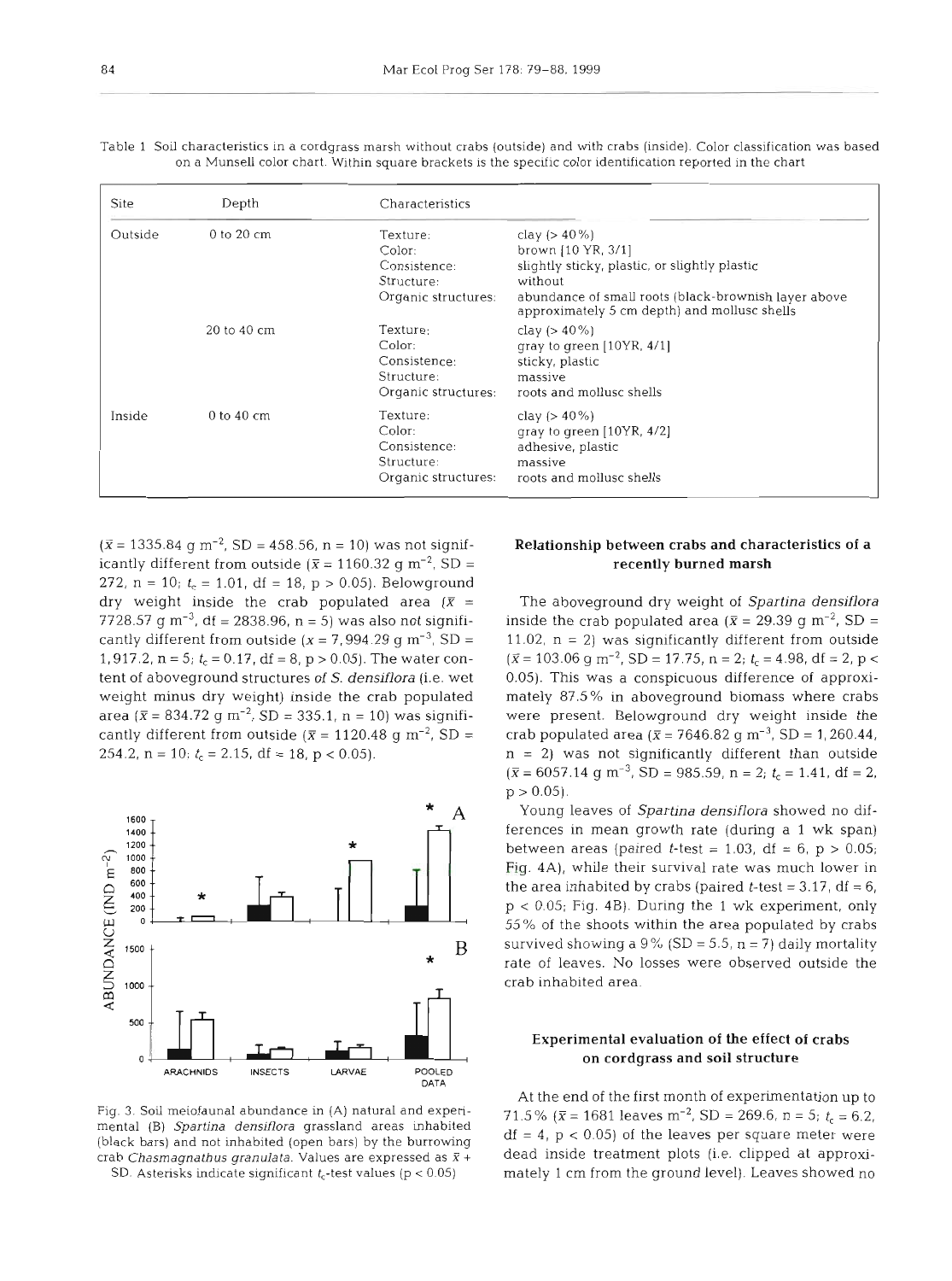

Fig. 4. Growth rate (cm  $d^{-1}$ ) and leaf survival rate (percentage) of Spartina densiflora in areas inhabited (black boxes and bars) and not inhabited (open boxes and bars) by the burrowing crab Chasmagnathus granulata during a period of **7** d (March 1996). Box plots are constructed with limits of boxes being the 75th and 25th percentile, lines extending from the boxes represent 10th and **90th** percentile, dots inside boxes are median values

signs of herbivory in control plots. On 15 October, within the period when crabs showed lower activity, no leaves showed signs of herbivory in either treatment or control plots. During the experiment the activity in all artificial burrows was similar to that in naturally constructed burrows.

Percolation rate was also significantly higher outside the cages ( $\bar{x}$  = 12.40 ml min<sup>-1</sup>, SD = 8.66, n = 5) than inside ( $\bar{x}$  = 3.18 ml min<sup>-1</sup>, SD = 1.97, n = 5;  $t_c$  = 2.3, df = 4.4,  $p < 0.05$ ). The soil hardness was significantly higher outside the cages  $(\bar{x} = 119.84 \text{ N cm}^{-2}, \text{SD} = 3.93,$  $n= 5$ ;  $t_c = 17.1$ , df = 8, p < 0.05) than inside ( $\bar{x} = 81.18$  N  $cm^{-2}$ , SD = 3.20, n = 5). On 15 October 1996, each treatment plot showed a homogeneous superficial gray layer ( $\bar{x}$  = 95% of the caged area, SD = 2.8, n = 5), produced by crab remixing of silt sediment, while control plots showed a gray-brownish surface with fissures due to contraction of the sediment. Meiofaunal organisms collected from treatment and control plots were mites (oribatids, prostigmatids, astigmatids, and mesostigmatids), spiders, and a few insects (Collembola, Diptera and Coleopteran). Total abundance of meiofaunal organisms (arachnids + insects + larvae) was higher in control plots ( $\bar{x}$  = 837.1 ind. m<sup>-2</sup>, SD = 73.5,  $n = 5$ ) than in treatment plots ( $\bar{x} = 316.7$  ind. m<sup>-2</sup>, SD = 124,  $n = 5$ ;  $U = 1.5$ ,  $p < 0.05$ ; Fig. 3B). There were

no significant differences, although the data showed a similar trend with the untreated areas (Fig. 3B).

The sediment profiles obtained 20 mo after the start of the crab inclusion experiment showed that crabs generate both discontinuities in the fine root system prevalent in the upper layer and alterations in the upper blackbrownish layer, mainly on the sides of the burrows.

There was no correlation between pH and depth at any site (treatment plots:  $r^2 = 0.01$ , n = 15, p > 0.05; control plots:  $r^2 = 0.01$ ,  $n = 15$ ,  $p > 0.05$ ; Fig. 1). Treatment plots showed no trend in relative water content of the sediment ( $r^2 = 0.004$ ,  $n = 15$ ,  $p > 0.05$ ; Fig. 1) and a significant negative correlation of AFDW with depth  $(r^2 =$ 0.7,  $n = 15$ ,  $p < 0.05$ ; Fig. 1). In control plots higher water content was found in surface layers showing a negative trend with depth  $(r^2 = 0.4, n = 15, p < 0.05)$ . The results showed significant differences between treatment and control plots in the relative water content and AFDW of surface layers (Fig. 1).

At the end of the field selection experiment up to 60% of the young stems were dead inside experimental plots (i.e. clipped at approximately 1 cm from ground level). There were no signs of herbivory on old stems  $(t_c = 4.6$ , df = 16, p < 0.05), nor were fragments of leaves found on the soil surface, which could have suggested that leaves of *Spartina densiflora* may be transported or eaten after being cut.

#### **DISCUSSION**

# Relationship between crabs, soil structure and meiofauna

Accumulation of loose clay and silt on the sediment surface due to burrow maintenance by crabs (burrows are up to 1 m deep; Iribarne et al. 1997) decreased soil hardness and the superficial percolation rate. The softness of the upper soil and resistance to percolation agree with the inverse relationship between crab density and water content in the surface sediment. Our results also show that accumulation of clay and silt decreases the amount of water taken up by the sediment and may favor the retention of water on the soil surface exposing it to evaporation before percolation. In the study area, crabs can move up to 3 kg  $m^{-2}$  d<sup>-1</sup> of sediment (Iribarne et al. 1997). This accumulation of sediment over the soil surface could also reduce the flow of oxygen from the air in to the soil due to increased sediment cohesion (Mendelssohn et al. 1982, Barbour et al. 1987) and waterlogging (Naidoo et al. 1992).

Subsurface drainage is an important factor in determining primary productivity (Chalmers 1982). In contrast to their effect in the upper sediment layer, bur-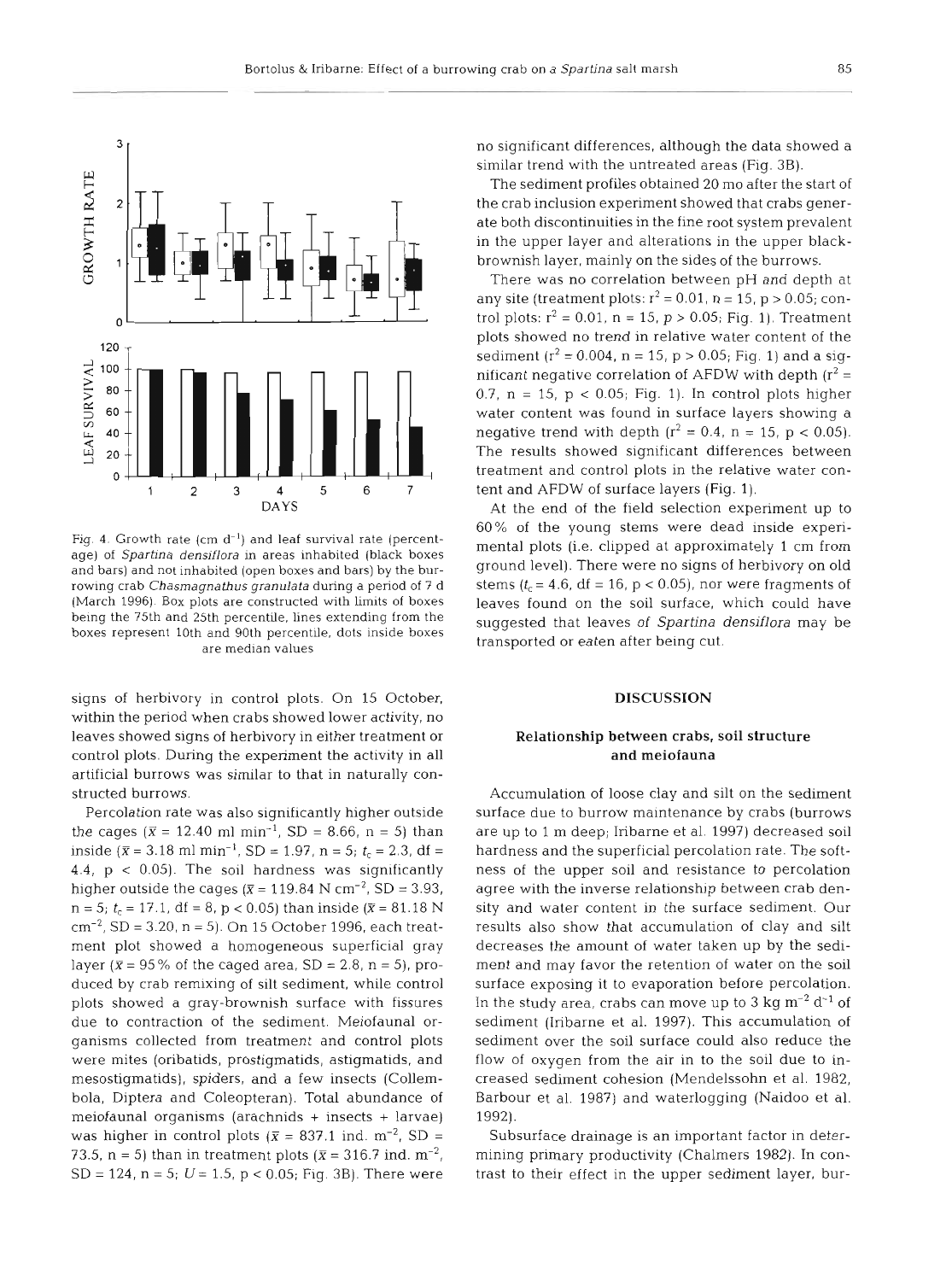rowing crabs may enhance the overall percolation of their ability to alter the environment in a relatively water into the soil as a result of their large burrows. short time. These burrows increase soil surface area up to 290% (Iribarne et al. 1997), a value much higher than the 22% in a salt marsh in Georgia (Teal & Kanwisher Relationship between crabs and characteristics 1961) and 59% in Massachusetts (Katz 1980). This **of a mature marsh vegetation** increase in surface area can aid growth by directly removing toxins from the root zone (Howes et al. 1981, Numerous works have demonstrated that the salt Chalmers 1982), or facilitating the circulation of oxy- marsh's most common herbivores are insects, arachgen available to plants. However, the alteration of nids, and a few crustaceans (e.g. Crawley 1983, Adam drainage and pounding-up of water may result in the 1993, Mitsch & Gosselink 1993), but direct herbivory is death of some plant species, or in a high production of very low (up to 4.6% of net aboveground production; new roots with a higher proportion of aerenchyma Teal 1962). The crab Sesarma reticulatum has been (Adam 1993). Interestingly, in the area with crabs the recorded as being capable of reducing tall creekbank upper layer of small roots was not present and the stands of the cordgrass Spartina alterniflora to stubble. water content was significantly lower. Our experimen-<br>However, the same pattern was not seen at other simital results showed that crabs lead to the disappearance lar sites where the crab also occurs (Pfeiffer & Weigert of small roots from the upper soil layer and a decrease 1981 cited by Adam 1993). The relatively low conin the amount of water retained in the sediment. This sumption of salt marsh plants by grazers may be pattern suggests that the small roots increase the related to the low nutritive quality of these plants and retention of water. The brownish color and the values the relatively high concentration of secondary plant of AFDW (organic matter) in the upper layer in areas substances (Valiela 1984). without crabs indicate a higher content of organic mat-<br>Mature Spartina densiflora did not show variation in ter when compared with the other layers, and even aboveground or belowground dry biomass, in relation more so than at the same soil depth in the area with to crab presence. Neither were there variations in stem crabs. The results from the experiment showed a simi- density in relation to crab density. Nevertheless, the lar pattern in the distribution of AFDW in the sediment. cover of S. densiflora showed a positive correlation The fact that in the crab populated areas, AFDW was with crab density. With an equal stem density and dispersed homogeneously in the sedimentary column equal aboveground biomass with and without crabs, may be due to remixing generated by crabs (Takeda & higher S. densiflora cover must be due to changes in Kurihara 1987). At the border between areas popu- the erection of stems and leaves produced by changes lated and non-populated by crabs where soil horizons in water content. Plants can adjust the size and distribbegin to appear, the activity of crabs could return silt ution of shoot canopies in response to changes in the and clay sediments to the surface, recovering the external supply of resources (Campbell et al. 1991). material eluviated from the upper strata together with This pattern suggests that the soil drainage and water-

mental results suggests that crabs generate a decrease ability of resources (Howes et al. 1981). The presence in the abundance of soil meiofauna (mainly detritivo- of a layer of small reets of S. densiflora in the area rous; Seastedt 1984), and also in the layer of small without crabs is evidence of changes in belowground roots. This effect on meiofauna may be due to a plant morphology. Although the difference in AFDW of decrease in the availability of shelters and food due to the sediment surface between areas with and without the absence of the layer of small roots (Seastedt 1984), crabs was due to this layer of roots, the difficulties in or the accumulation of clay and silt sediments on the extracting them from the soil make it impossible to presurface, which would decrease the availability of free cisely evaluate their weight. oxygen (Mendelssohn et al. 1982). Our results also suggest that burrowing crabs bury surface plant debris and its associated meiofauna in places where they **Relationship between crabs and characteristics** inhabit. The disturbances generated by Chasmag- of a recently burned marsh nathus granulata may also retard the process of recolonization by meiofauna due to lower availability of Our previous study (Iribarne et al. 1997) based on resources. All these changes in surface soil shape, stomach content analysis suggested that the burrowhardness, and percolation rate generated by crabs ing crab Chasmagnathus granulata is mainly herbivoafter experimentation were similar to those described rous in Spartina-dominated grasslands, while it is a in natural areas populated by crabs, which exemplifies deposit feeder when living in mudflats. Here we show

associated organic nutrients. logging variability generated by crab activity affects The concordance between field patterns and experi-<br>the architecture of S. densiflora by altering the avail-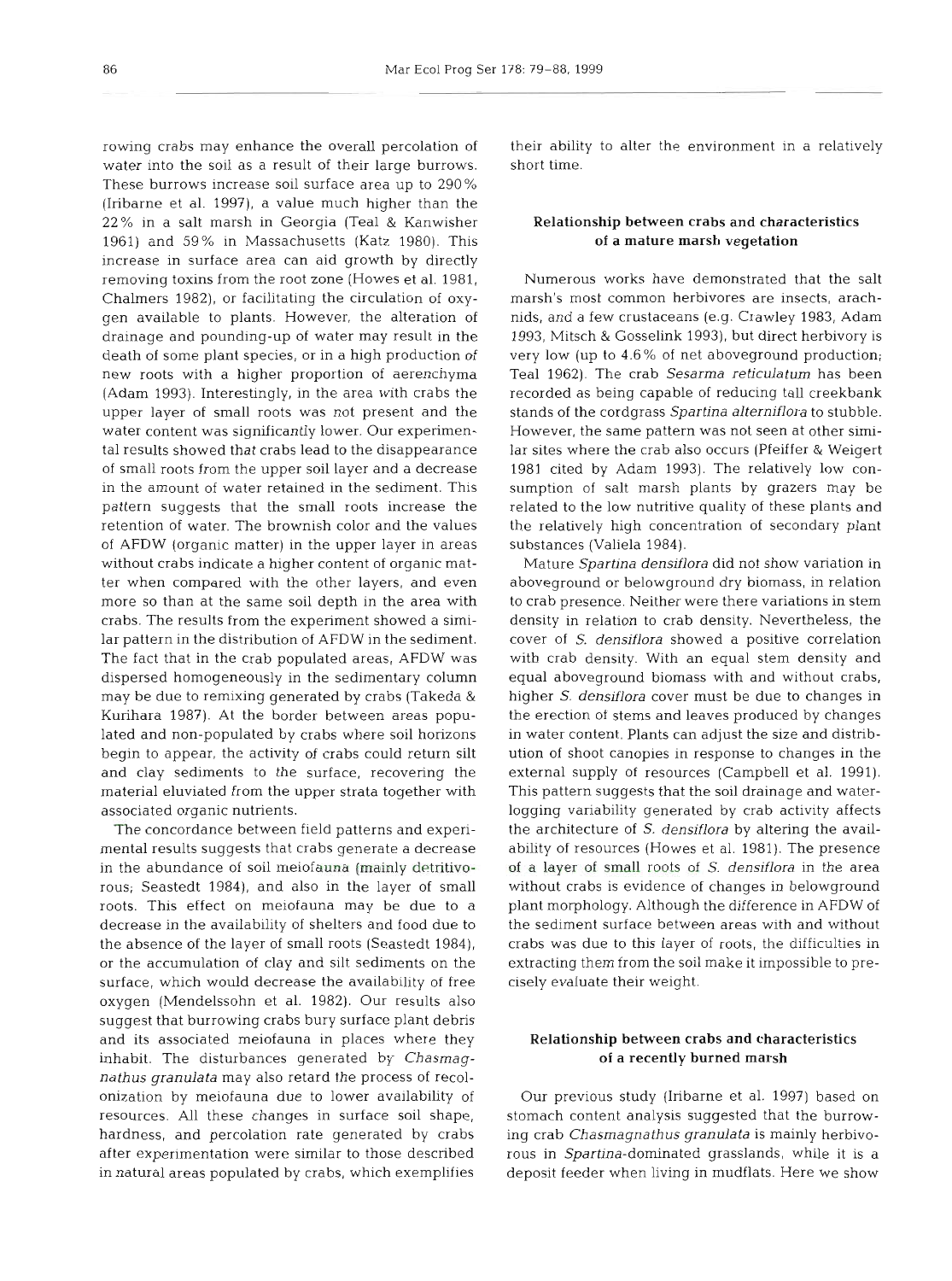that this crab feeds on new shoots of *S. denslflora* causing a decrease of 87.5 % of their aboveground biomass. The observed effect on the shoots of S. *densiflora* after a brush fire was probably due to their relatively higher palatability, compared with older leaves which are silica fortified and less digestible (Howe & Westley 1988). This conclusion agrees with the selection of young totally green stems by crabs during the field experiment. However, in mature *S. densiflora* grasslands new shoots are less numerous and are protected by older leaves, thus the impact of direct herbivory is low (although herbivory could occur). Under such conditions it is likely that burrowing crabs feed on detritus of S, *densiflora,* which may be more digestible during the process of decomposition (Halupa & Howes 1995). However, it is interesting that the primary production in this salt marsh can vary as a function of the availability of new shoots.

The effect of burrowing crabs on *Spartina densiflora*  can be variable in both the modus and magnitude of the physical changes produced in the environment and of leaves eaten. The state of the stems (i.e. mature vs young) could also affect crabs by generating different trophic behaviors, from detritivory to herbivory. It is well known that the slow accumulation of detritus through decomposition is one of the most important sources of nutrients in estuarine environments (Valiela 1984, Mitsch & Gosselink 1993). Crabs can affect plant debris and new shoots when both are available, but only plant debris in mature marsh areas where new shoots are less available. Thus, burrowing crabs may use primary production in the marsh environment, adopting different strategies depending on the plant stage (i.e. mature vs regrowing), probably optimizing the intake of nutrients from the vegetal fraction.

As a general conclusion, our results show that crabs can have a strong effect on the marsh soil structure and its quality, principally by remixing of sediment, which in turn affects the architecture of mature *Spartina densiflora.* Crabs also eat the new shoots of S. *densiflora,*  which has an important impact on the production of aboveground structures during rejuvenation periods. However, to make global conclusions and inferences (i.e. beyond SW Atlantic salt marshes), large scale experiments are needed (Hulbert 1984). The trophic flexibility of the burrowing crab (Iribarne et al. 1997), combined with its high endemism, may allow it to have a strong localized effect on salt marsh production. This effect could vary through time depending on the frequency of factors such as brush fires or vegetation cutting that enhance the availability of new shoots. Considering this, Teal's (1962) conclusion that in *Spartina*  marshes only *a* small proportion of primary production is consumed *in* **situ** may not apply to the SW Atlantic *Spartina* marshes inhabited by crabs.

Acknowledgements. This project was supported by the Universidad Nacional de Mar del Plata, CONICET and the International Foundation for Sciences (No. A/2501-1). One of us (A.B.) was supported by a CIC (Buenos Aires. Argentina) scholarship. This work is part of the doctoral thesis of A.B. at the UNMDP. We thank A. Vasallo for lending us the penetrometer. P. Martinez for identifying meiofaunal organisms, and M. Tonello for field assistance. We also thank P. Laterra, E. Schwindt, and 4 anonymous referees for very useful comments and corrections on the manuscript. This paper is dedicated to the memory of Professor Mariano Manuel Martinez. He was an excellent teacher, an outstanding scientist, and an even better friend.

#### LITERATURE CITED

- Adam P (1993) Saltmarsh ecology. Cambridge studies in ecology. Cambridge University Press. Cambridge
- Barbour GM, Burk JH, Pitts WD (1987) Terrestrial plant ecology. The Benjamin/Cummings Publishing Company, Inc, Men10 Park. CA
- Bertness MD (1985) Fiddler crab regulation of Spartina alterniflora production on a New England salt marsh. Ecology 66:1042-1055
- Bond WJ. van Wilgen BW (1996) Fire and plants. Chapman and Hall, London
- Boschi EE (1964) Los Crustáceos Decápodos Brachyura del litoral Bonaerense. Bol Inst Biol Mar Mar Del Plata 6:1-99
- Brown AC, MC Lachlan A (1990) Ecology of sandy shores. Elsevier Science Publishers BV, New York
- Cabrera (1978) Manual de la flora de 10s alrededores de Buenos Aires. Editorial Buenos Aires, Buenos Aires
- Campbell BD, Grime JP, Mackey JML (1991) A trade-off between scale and precision in resource foraging. Oecologia 87:532-538
- Chalrners AG (1982) Soil dynamics and the productivity of Spartina alterniflora. In: Kennedy US (ed.) Estuarine comparisons. Academic Press, New York, p 231-242
- Crawley MJ (1983) Herbivory: the dynamics of animal-plant interactions. University of California Press, Berkeley
- Day JW Jr, Hall CAS, Kemp WM. Yanez-Arancibia A (1989) Estuarine ecology. Wiley-lnterscience Publication, New York
- Fasano J, Hernández M, Isla F, Schnack E (1982) Aspectos evolutivos y ambientales de la laguna Mar Chiquita (provincia de Buenos Aires, Argentina). Oceanol Acta No. spec.:285-292
- Halupa PJ, Howes BL (1995) Effects of tidally mediated litter moisture content on decomposition of Spartina alteniflora and S. patens. Mar Biol 123:379-391
- Howe HF, Westley LC (1988) Ecological relationships of plants and animals. Oxford University Press, New York
- Howes BL, Howarth RW, Teal J, Valiela I (1981) Oxidationreduction potentials in a salt marsh: spatial patterns and interactions with primary production. Limnol Oceanogr 26:350-360
- Hulbert S (1984) Pseudoreplication and the design of ecological field experiments. Ecol Monogr 54:18?-211
- Iribarne 0, Bortolus A, Botto F (1997) Between-habitat differences in burrow characteristics and trophic modes in the southwestern Atlantic burrowing crab Chasmagnathus granulata. Mar Ecol Prog Ser 155:137-145
- Katz LC (1980) Effects of burrowing by the fiddler crab, Uca pugnax (Smith). Estuar Coast Mar Sci 2:233-237
- Mendelssohn IA, McKee KL, Postek MT (1982) Sublethal stresses controlling Spartina alterniflora productivity. In: Gopal B, Turner RE. Wetzel RC, Whigham DF (eds) Wet-